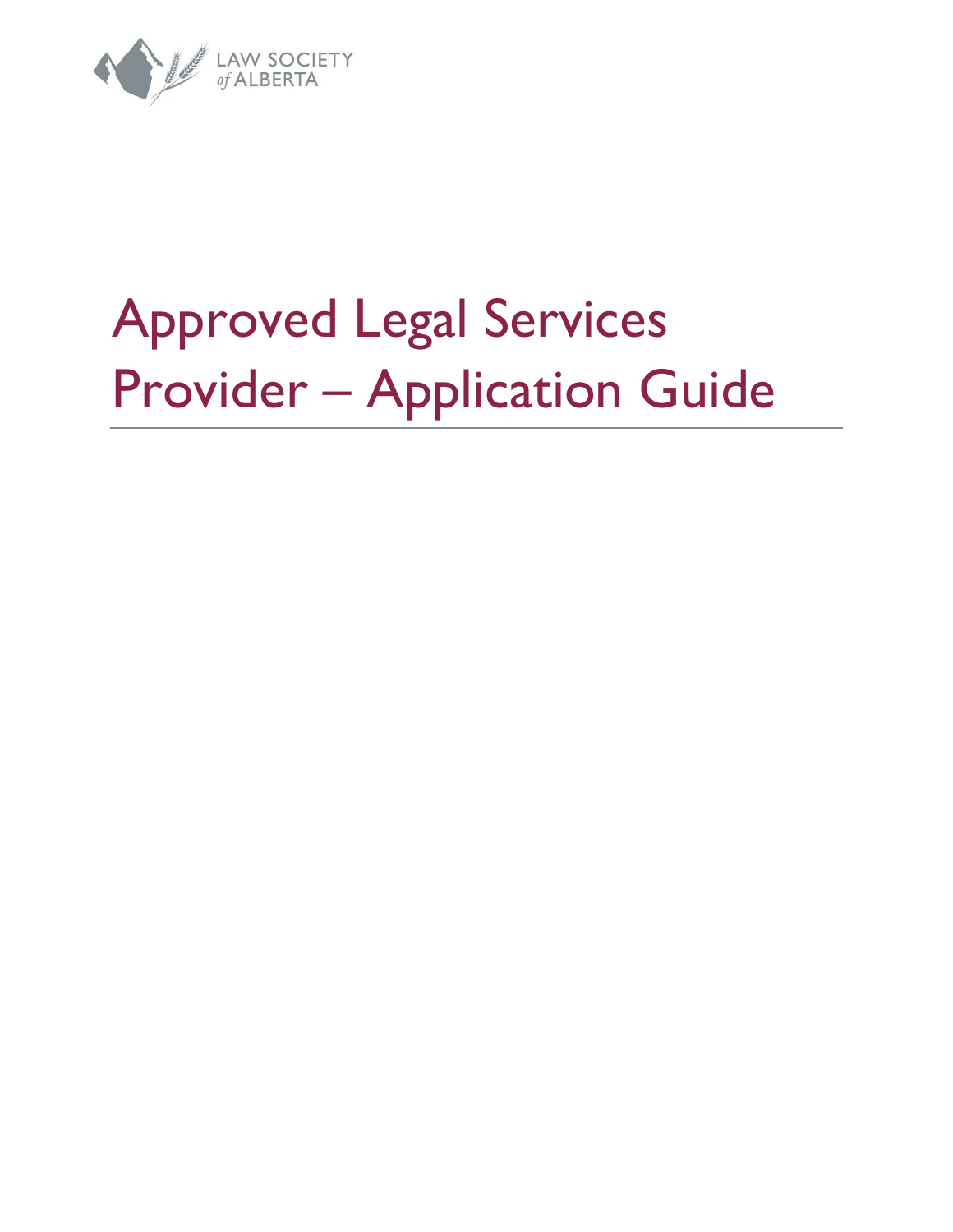

# Table of Contents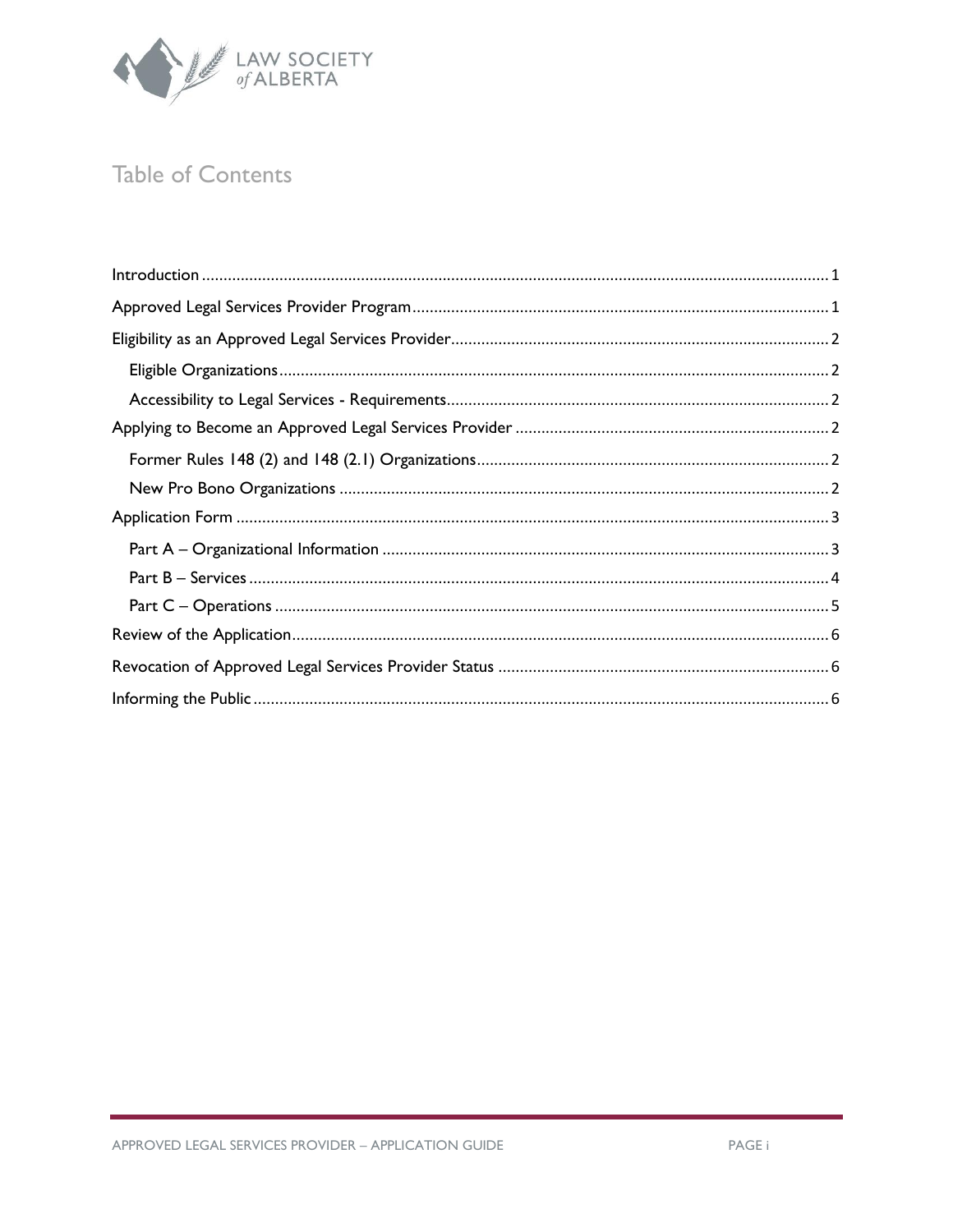

# **Approved Legal Services Provider – Application Guide**

## <span id="page-2-0"></span>**Introduction**

- 1. The Law Society of Alberta recognizes the key role of pro bono organizations in the delivery of legal services to the public in Alberta. The Law Society seeks to address the increasing demand for accessible legal services for underserved individuals and organizations across Alberta by encouraging pro bono initiatives in Alberta.
- 2. In accordance with the *[Rules of the Law Society of Alberta](https://dvbat5idxh7ib.cloudfront.net/wp-content/uploads/2017/01/04144612/Rules.pdf)* (Law Society Rules), as of July 1, 2019, the Law Society may regulate pro bono organizations as Approved Legal Services Providers (ALSPs).
- 3. This guide assists organizations to determine if they meet the eligibility criteria to become an ALSP. It also provides guidance on the application criteria that organizations should consider when applying and on the application process.

## <span id="page-2-1"></span>**Approved Legal Services Provider Program**

- 4. The ALSP program is designed to establish a clear process to enable new pro bono organizations to deliver legal services in Alberta, further improving access to legal services.
- 5. In addition, the Law Society Rules provide that lawyers who are otherwise exempt from insurance will have insurance coverage for volunteer legal services provided through any ALSP. The ALSP program expands the opportunities for insurance-exempt lawyers to provide pro bono legal services through an Approved Legal Services Provider.
- 6. Further, ALSPs must meet the same standards as other legal service providers in Alberta. This will further improve employee, client, volunteer and funder confidence in the Approved Legal Services Provider.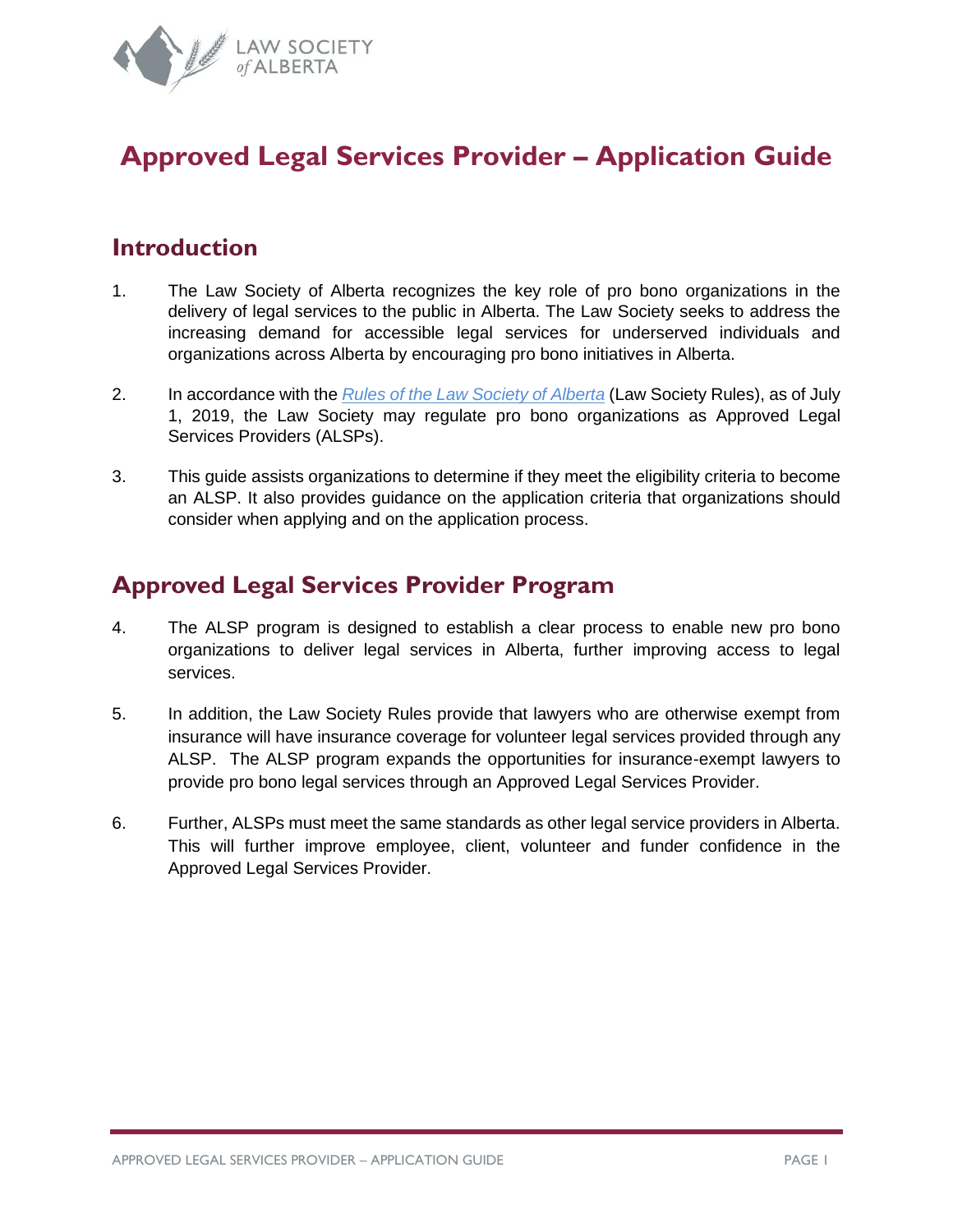

# <span id="page-3-0"></span>**Eligibility as an Approved Legal Services Provider**

#### <span id="page-3-1"></span>**Eligible Organizations**

7. Organizations are ALSPs if they meet the eligibility criteria in Rule 2 (1.2) of the Law Society Rules. The eligibility criteria for an Approved Legal Services Provider is as follows:

> *In order to operate, an Approved Legal Services provider must be an entity, organization or program, excluding for-profit endeavours, delivering or facilitating the delivery of pro bono legal services to the public in Alberta.*

> *Pro bono legal services are services delivered for the public good. The public good is achieved in a variety of ways, including making legal services accessible to those who might otherwise not have access to such services.*

- 8. An Approved Legal Services Provider does not have to be a legal entity, such as a notfor-profit or a society. Other entities, such as projects, consortiums, networks, etc., may apply to be an Approved Legal Services Provider.
- 9. For-profit endeavours and organizations and entities listed in Rule 2 (1) of the Law Society Rules are not eligible to make an application under Rule 2 (1.2).

#### <span id="page-3-2"></span>**Accessibility to Legal Services - Requirements**

10. A number of barriers, such as financial, geographic, cultural, linguistic and cognitive, impede access to legal services. Eligible organizations must provide information as to the barriers to accessibility to legal services that their organization helps to overcome and how they do so.

## <span id="page-3-3"></span>**Applying to Become an Approved Legal Services Provider**

#### <span id="page-3-4"></span>**Former Rules 148 (2) and 148 (2.1) Organizations**

11. As of July 1, 2019, organizations listed in former Rules 148 (2) and 148 (2.1) of the Law Society Rules may request conditional approval as an Approved Legal Services Provider. These organizations will then be required to complete an Application for Approval – Legal Services Provider form and submit it to the Executive Director by March 1, 2020.

#### <span id="page-3-5"></span>**New Pro Bono Organizations**

12. As of July 1, 2019, eligible organizations not listed in former Rules 148 (2) and 148 (2.1) may complete an Application for Approval – Legal Services Provider form and submit it to the Executive Director.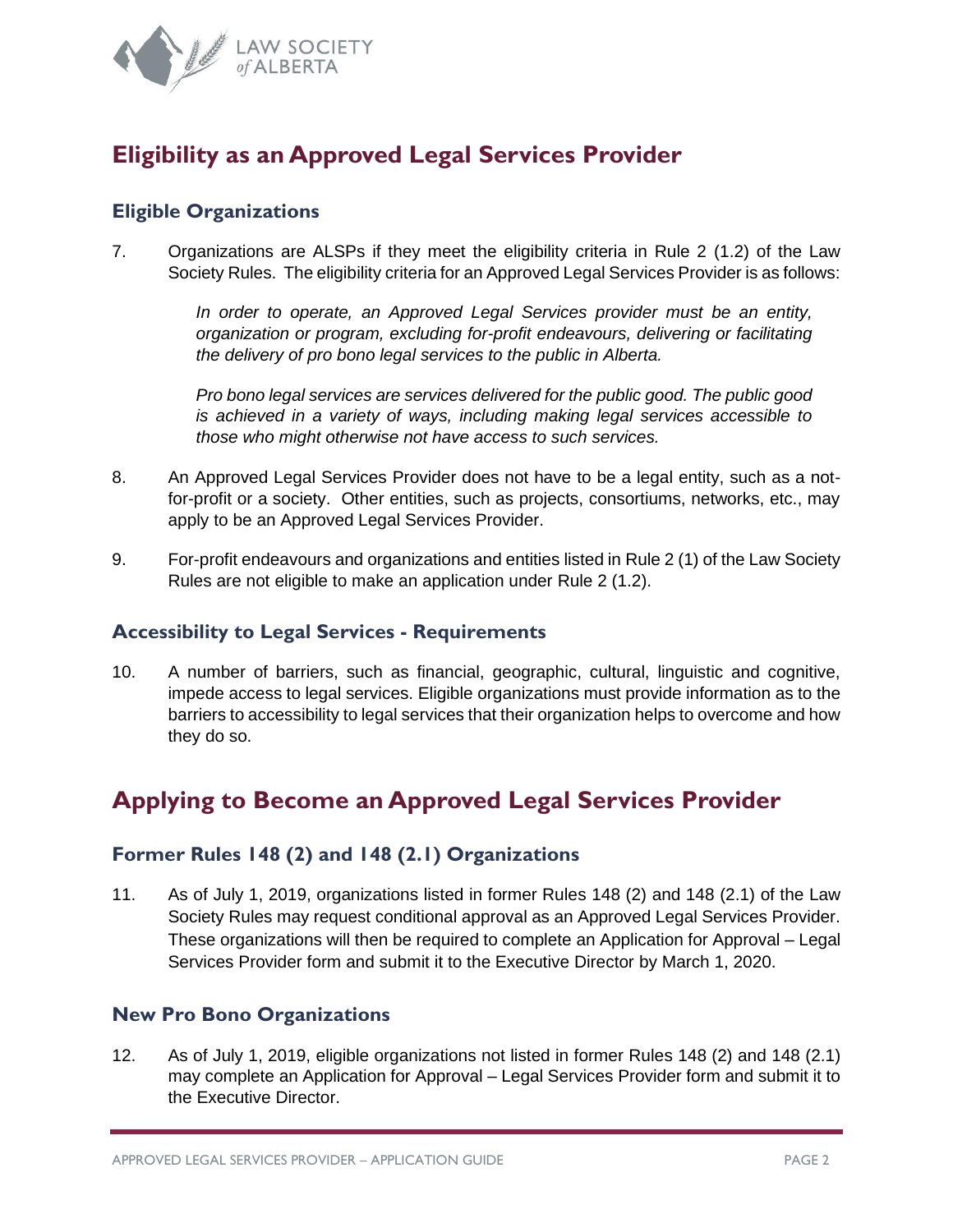

# <span id="page-4-0"></span>**Application Form**

- 13. Eligible organizations may apply to become an ALSP by completing and submitting the Application for Approval – [Legal Services Provider form](https://www.lawsociety.ab.ca/lawyers-and-students/approved-legal-s…roviders-program/) to the Executive Director of the Law Society.
- 14. Organizations must complete the application form in its entirety as incomplete forms will not be approved. If an application is incomplete, an organization must provide the outstanding information to the Executive Director in order to continue the application process.
- 15. Any changes to the information provided in the application form must be reported to the Executive Director as soon as practicable.

#### <span id="page-4-1"></span>**Part A – Organizational Information**

#### **Primary Contact**

- 16. An organization applying to be an ALSP must name a primary contact who is responsible for responding, communicating and reporting promptly and accurately to the Law Society.
- 17. The primary contact should be an active lawyer. However, in some circumstances, the individual best suited as the organization's primary contact, such as the organization's Executive Director, may not be a member of the Law Society. The Law Society's Executive Director must approve the primary contact.
- 18. An organization must inform the Law Society of any changes to the primary contact. The Law Society's Executive Director must first approve of any change to the primary contact.

#### **Organization Type**

- 19. The organization will provide general information, including the structure of the organization, oversight of its operations and its mandate and purpose.
- 20. An Approved Legal Services Provider does not become a legal entity by virtue of its status as an Approved Legal Services Provider.

#### **Sources of Funding**

21. An organization will provide general information regarding its primary sources of funding. It is not required to provide information as to the amount of funding it receives.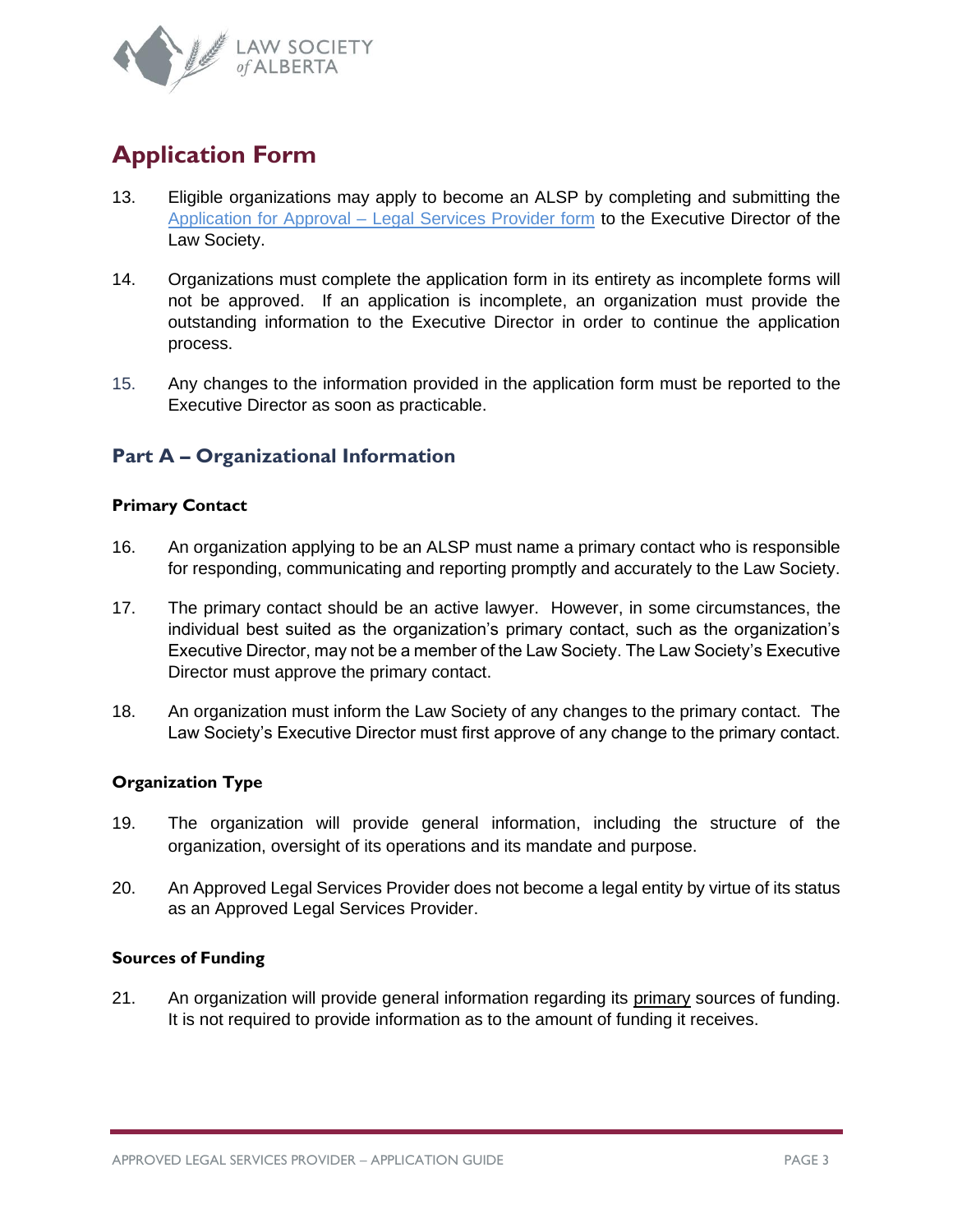

22. An organization is not required to provide information regarding its private donors, if any.

#### **Operational Oversight**

- 23. In order to identify and mitigate risk, an organization that provides legal services, in addition to other services or programs to a common client, must pay specific attention to its governance structure and accountability for operational oversight.
- 24. An organization applying to be an ALSP must provide information regarding who is responsible for overseeing the conduct of its legal operations.

#### **Responsible Lawyer**

- 25. As an Approved Legal Services Provider, an organization will have obligations under Part 5 of the Law Society Rules. An organization must submit an Application to Designate a the Responsible Representative and Operate a Trust Account or an Application for Exemption..
- 26. Part 5 of the Law Society Rules requires the organization to provide an application to the Executive Director of the Law Society.
- 27. In most circumstances, Approved Legal Services Providers will not require a trust account. Where the Approved Legal Services Provider receives external funding and has financial reporting requirements to third party agencies or some other external controls over general accounts, the Approved Legal Services Provider must apply for an exemption from these requirements pursuant to Rule 119.1.
- 28. Should your organization require a trust account, an [Application to be Designated as the](https://dvbat5idxh7ib.cloudfront.net/wp-content/uploads/2017/07/04155726/Form_5-TS_Application_Designate_RL_or_Operate_TA.pdf)  [Responsible Lawyer and Operate a Trust Account](https://dvbat5idxh7ib.cloudfront.net/wp-content/uploads/2017/07/04155726/Form_5-TS_Application_Designate_RL_or_Operate_TA.pdf) must be provided. The Executive Director or Manager, Trust Safety approves these applications.

#### <span id="page-5-0"></span>**Part B – Services**

- 29. An organization will provide information regarding the type of legal services, and any nonlegal services, the organization provides.
- 30. In order to determine that an organization meets the eligibility criteria, an organization is required to provide information describing the barriers to accessibility to legal services that it overcomes in the provision of legal services.
- 31. Pursuant to Rule 148 (2) all lawyers employed by an Approved Legal Services Provider are required to carry professional liability insurance coverage and pay any professional liability insurance coverage unless exempted by the Executive Director, Director of Insurance or their delegates. Applications for exemptions will be assessed based on a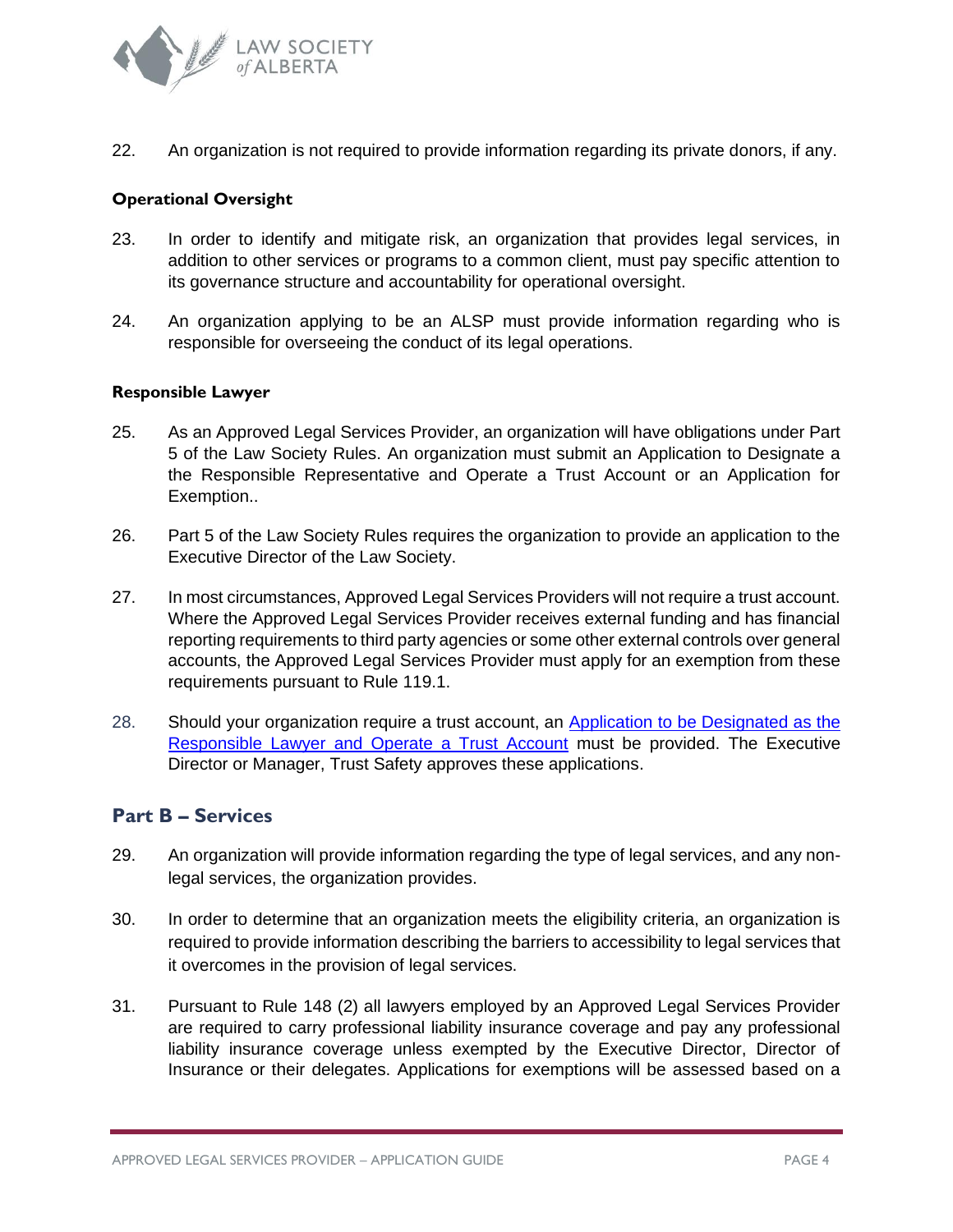

number of factors including the lawyer's role in the Approved Legal Services Provider specifically as it relates to the delivery of legal services.

#### **Insurance-Exempt Lawyers**

- 32. If an organization's application for Approved Legal Services Provider status is approved, the following lawyers that are otherwise exempt from professional liability insurance coverage may volunteer with the organization:
	- a. lawyers employed by the government or by a corporate or similar organization, other than a professional corporation;
	- b. a lawyer who practises law in Canada but not in Alberta and has professional liability insurance coverage elsewhere; and
	- c. a lawyer who practises solely on a pro bono basis exclusively through an ALSP.
- 33. Lawyers who have given an undertaking not to practise law and lawyers who are inactive or suspended are exempt from professional liability insurance coverage and are not allowed to volunteer with Approved Legal Services Providers. Please refer to [Rule 148](https://dvbat5idxh7ib.cloudfront.net/wp-content/uploads/2017/01/04144612/Rules.pdf) of the Law Society Rules for more information.

#### <span id="page-6-0"></span>**Part C – Operations**

- 34. Organizations must provide information regarding the organization's risk management practices. The information will be assessed to determine whether the organization has appropriate practices and processes in place to mitigate risk.
- <span id="page-6-1"></span>35. Organizations that do not provide legal services directly to the public may not be required to provide all of the information requested in Part C. Please review the information to determine if this is applicable.